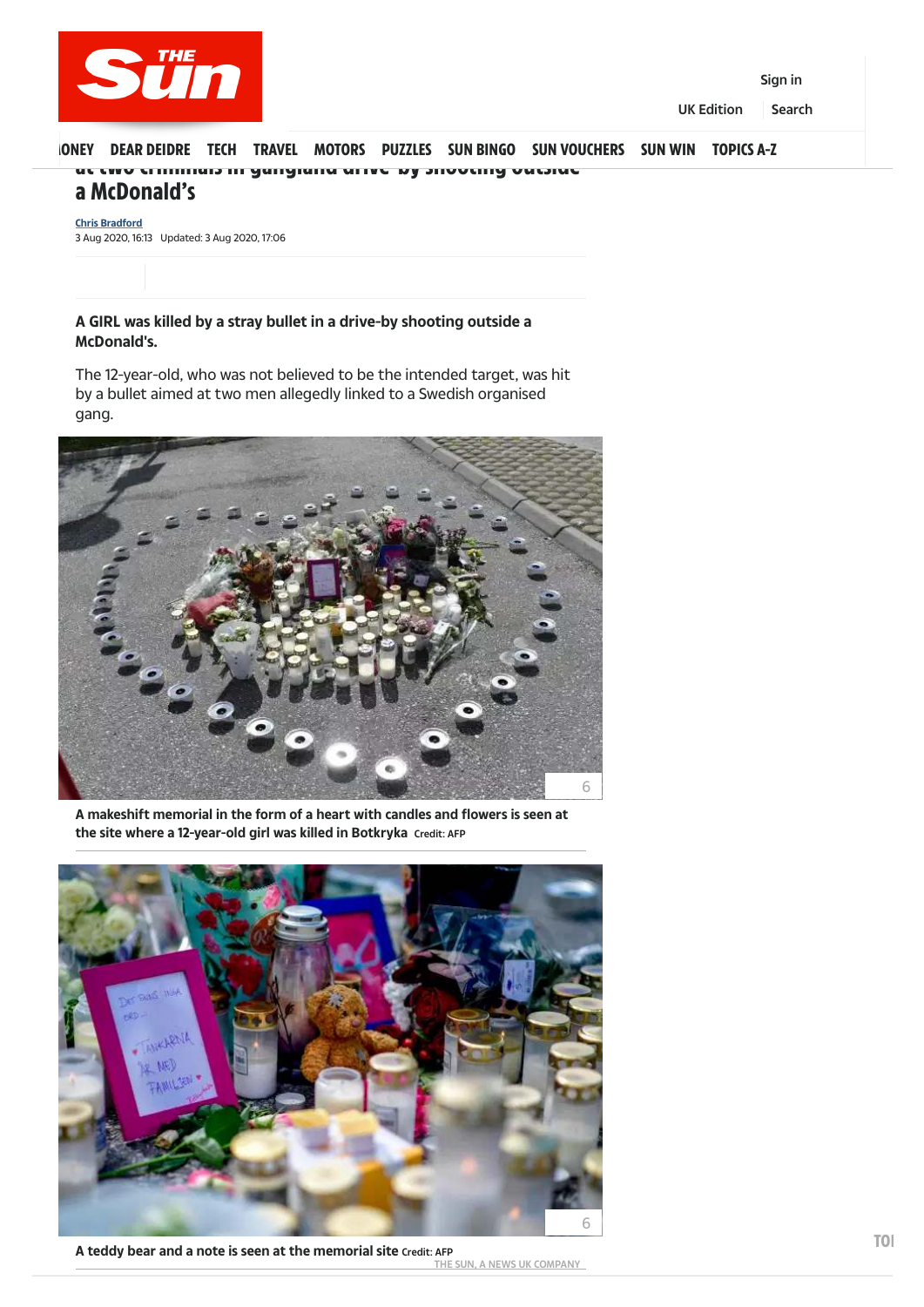## **The shooting happened early on Sunday morning near a McDonald's** Credit: EPA

The shooting happened just before 3:30am on Sunday morning near a [McDonald's](https://www.thesun.co.uk/topic/mcdonalds/) in Botkyrka, located south of Stockholm.

A white Audi reportedly drove into the petrol station and shots were fired from inside the car, [Expressen](https://www.expressen.se/nyheter/ung-kvinna-skadad-efter-skottlossning1/) reports.

The 12-year-old was rushed to hospital but she later died from her injuries.

No arrests have been made, but cops said that they had opened a murder investigation and are seeking information about a white car seen at the time of the shooting.

Friends of the schoolgirl have paid tribute to the 12-year-old victim.

"We used to eat sushi. That's all we did. It was our favourite food. We used to go to Heron City [shopping mall] and spend the day," classmate Marieroze told [Expressen.](https://www.expressen.se/nyheter/mordade-12-aringens-vanner-kanns-som-att-det-inte-ar-akta/)

The victim had reportedly planned her birthday in September, her friend Avan said.

Local Michel Rizk told [Aftonbladet](https://www.aftonbladet.se/nyheter/a/8mr1jx/12-arig-flicka-skjuten-till-dods-av-misstag) that he had arrived at the petrol station to refuel but discovered that it was closed.

"I think it's tragic. You get worried," he said.

"I have children myself and it is only a matter of time before they run down to the gas station to buy something."

6

**TOI**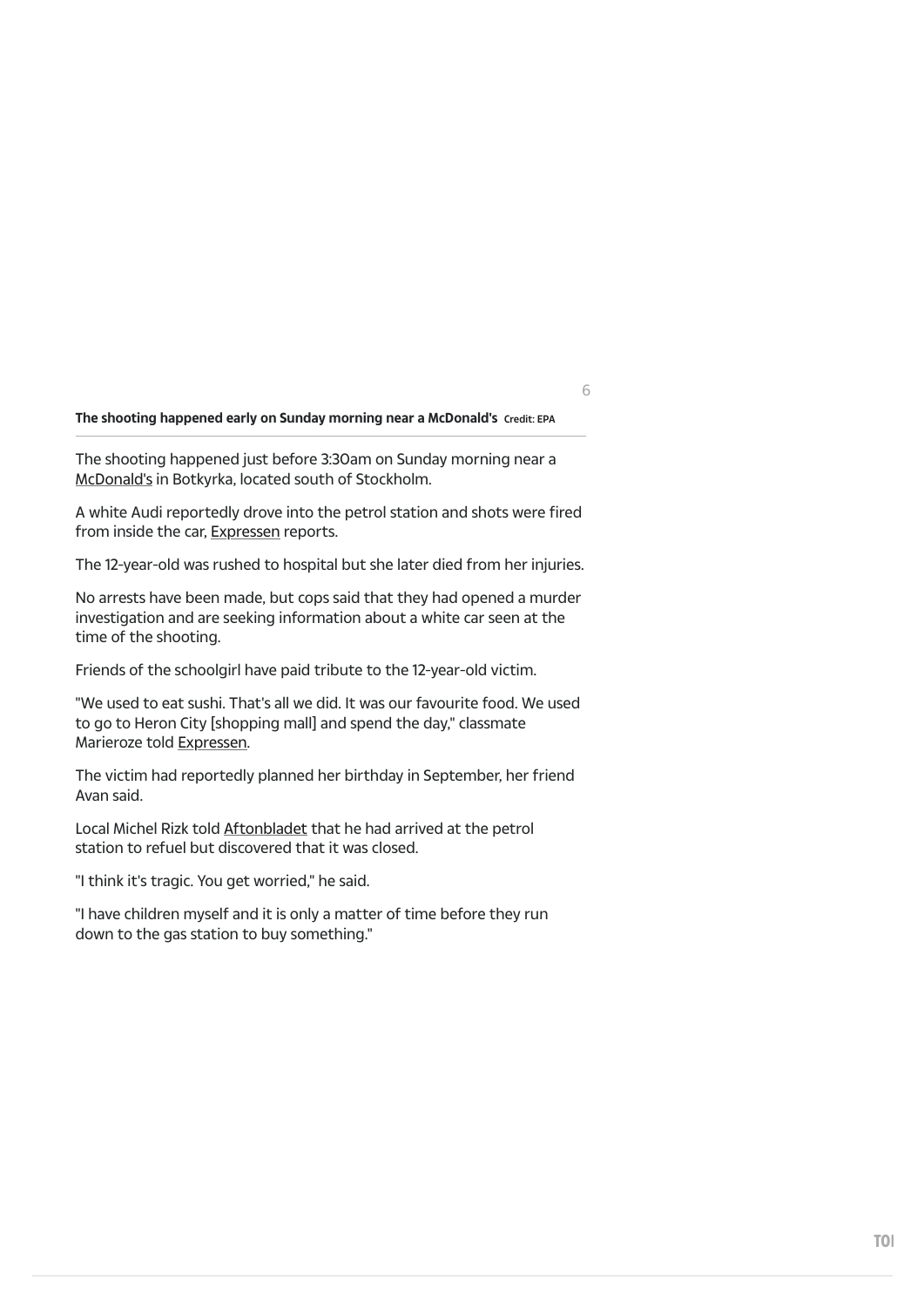**People attending the scene to pay their respects to the victim**  Credit: Naina Helen Jaama

**Candles are lit as people pay tribute to the 12-year-old victim** Credit: Naina Helen Jaama

Amid Samir, who usually buys coffee from the fuel station, feared for his daughter's safety.

"It's awful. Sometimes you come here with the children, now you do not dare. My daughter is 12 years old. That bullet could've hit anyone," Amid reportedly told [Aftonbladet.](https://www.aftonbladet.se/nyheter/a/8mr1jx/12-arig-flicka-skjuten-till-dods-av-misstag)

Sweden is considered one of the safest countries to visit due to its low level of crime.

However, [gang-related](https://www.gov.uk/foreign-travel-advice/sweden/safety-and-security) violence including shootings, stabbings and explosions have been reported in major cities such as Malmo, Stockholm and Gothenburg.

Swedish legislators have vowed to continue the crackdown on gang violence following Sunday's tragedy.

"We will investigate and do everything in our power to bring people behind this terrible act to justice," national police chief Anders Thornberg told TT.

6

6

**TO**